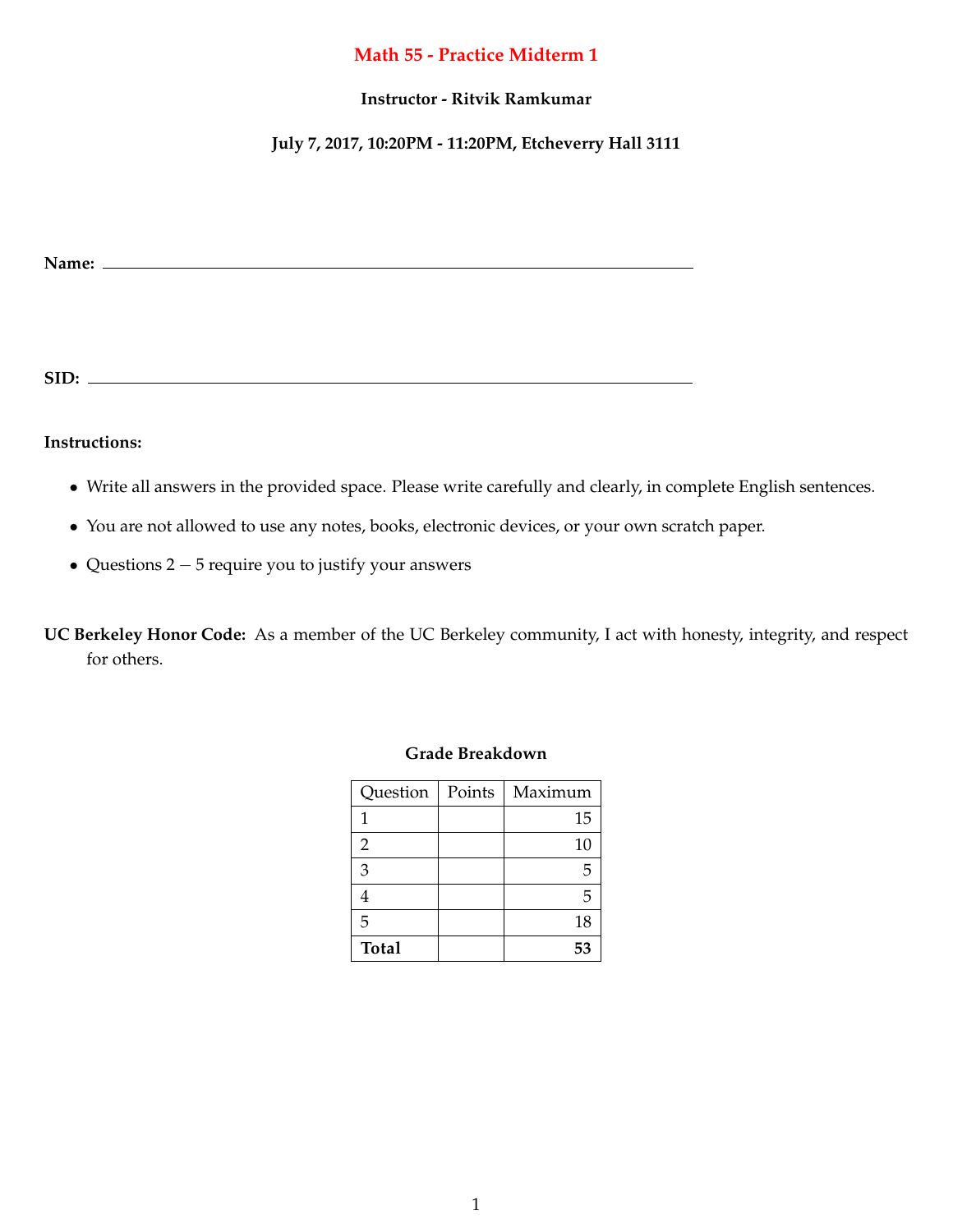- **1** State whether each of the following statements are True or False. There is no need to provide an explanation, and no credit will be given for explanations!
- **a** (**3 points**) Every subset of an uncountable set is countable.

**b** (**3 points**)  $(p \lor q) \land (\neg p \lor r)$  and  $q \lor r$  are logically equivalent

**c** (3 points) Let *A* and *B* be finite sets with  $|A| = |B|$ . If  $f : A \rightarrow B$  is injective (one-to-one), then it's surjective (onto).

**d** (**3** points)  $n^3 \equiv n \text{ mod } 4$  for all  $n \in \mathbb{Z}$ .

**e** (**3** points)  $\forall a, b \in \mathbb{Z}^+ \quad \exists c \in \mathbb{Z} \quad (a^2 + c^2 = b^2).$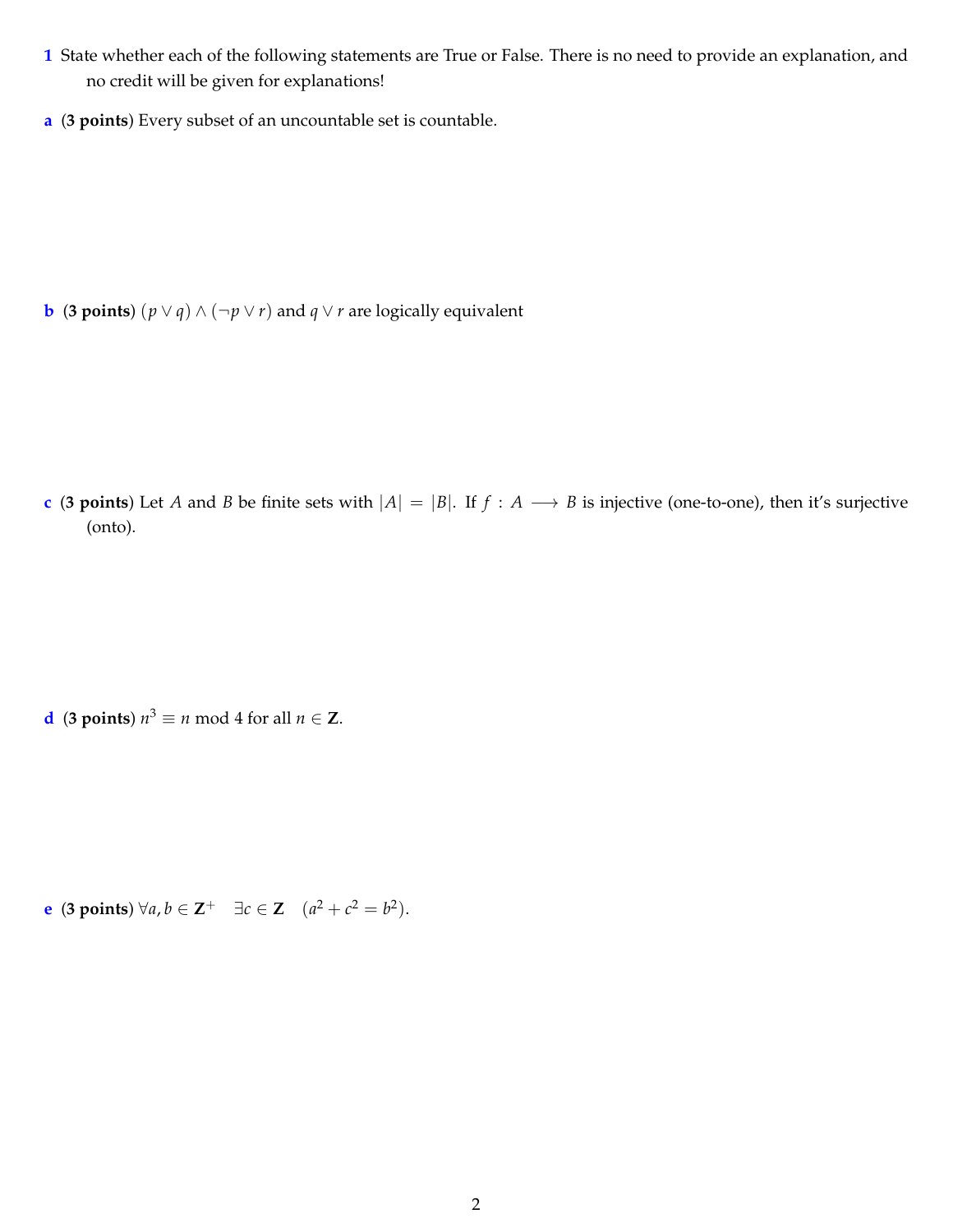**2a** (8 points) Use the Euclidean algorithm to solve the congruence  $7x \equiv 1 \text{ mod } 11$ 

**2b** (**2 points**) Solve the congruence  $7x \equiv -2 \mod 11$ .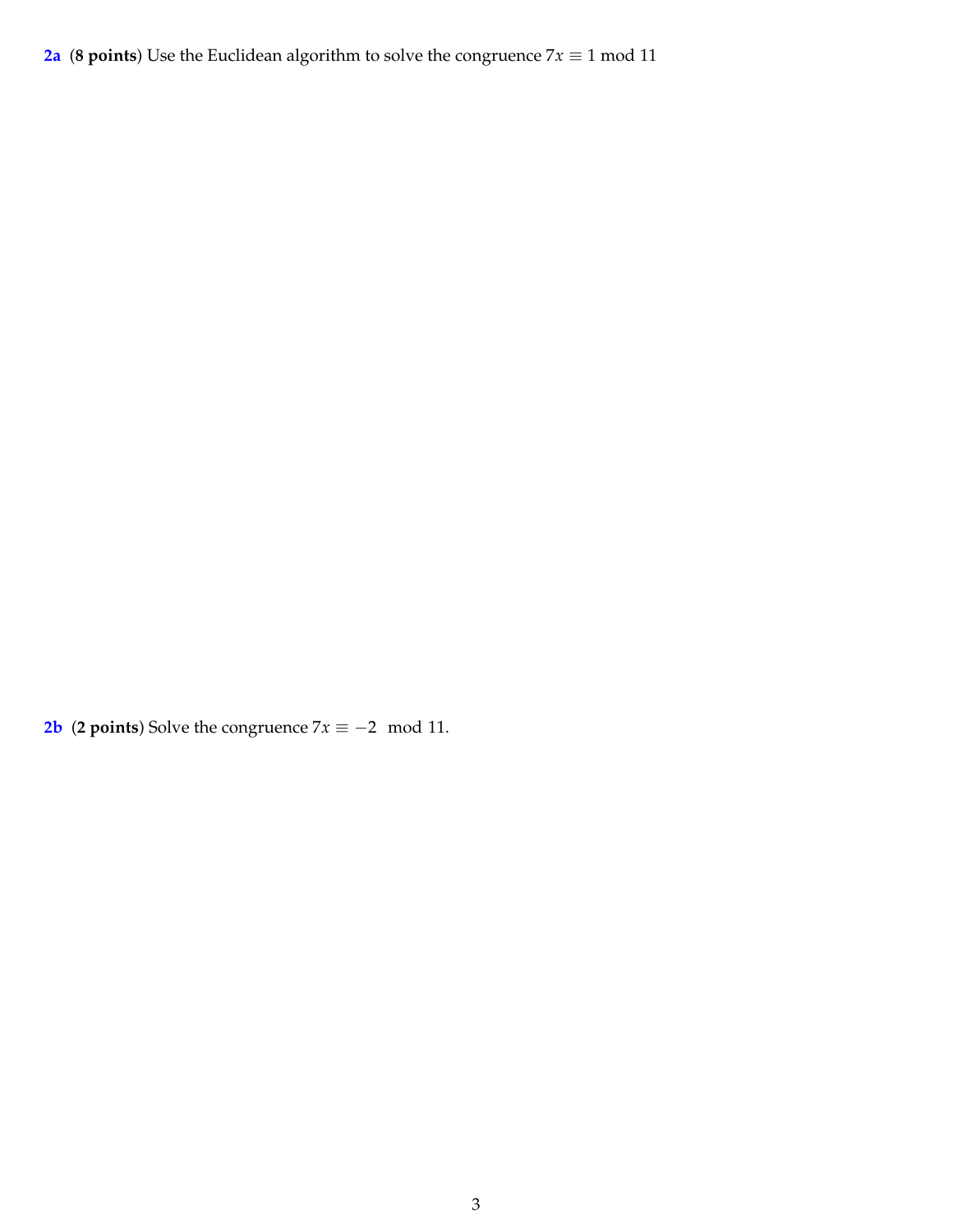**3** (**5 points**) Find the largest negative solution to the system of equations:  $x \equiv 8 \text{ mod } 12$  and  $x \equiv 6^{85} \text{ mod } 13$ .

**4** (**5 points**) Prove that the function  $f : \mathbf{Z} \times \mathbf{Z} \longrightarrow \mathbf{Z}$  given by  $f(m, n) = 2m - 7n$  is surjective (onto).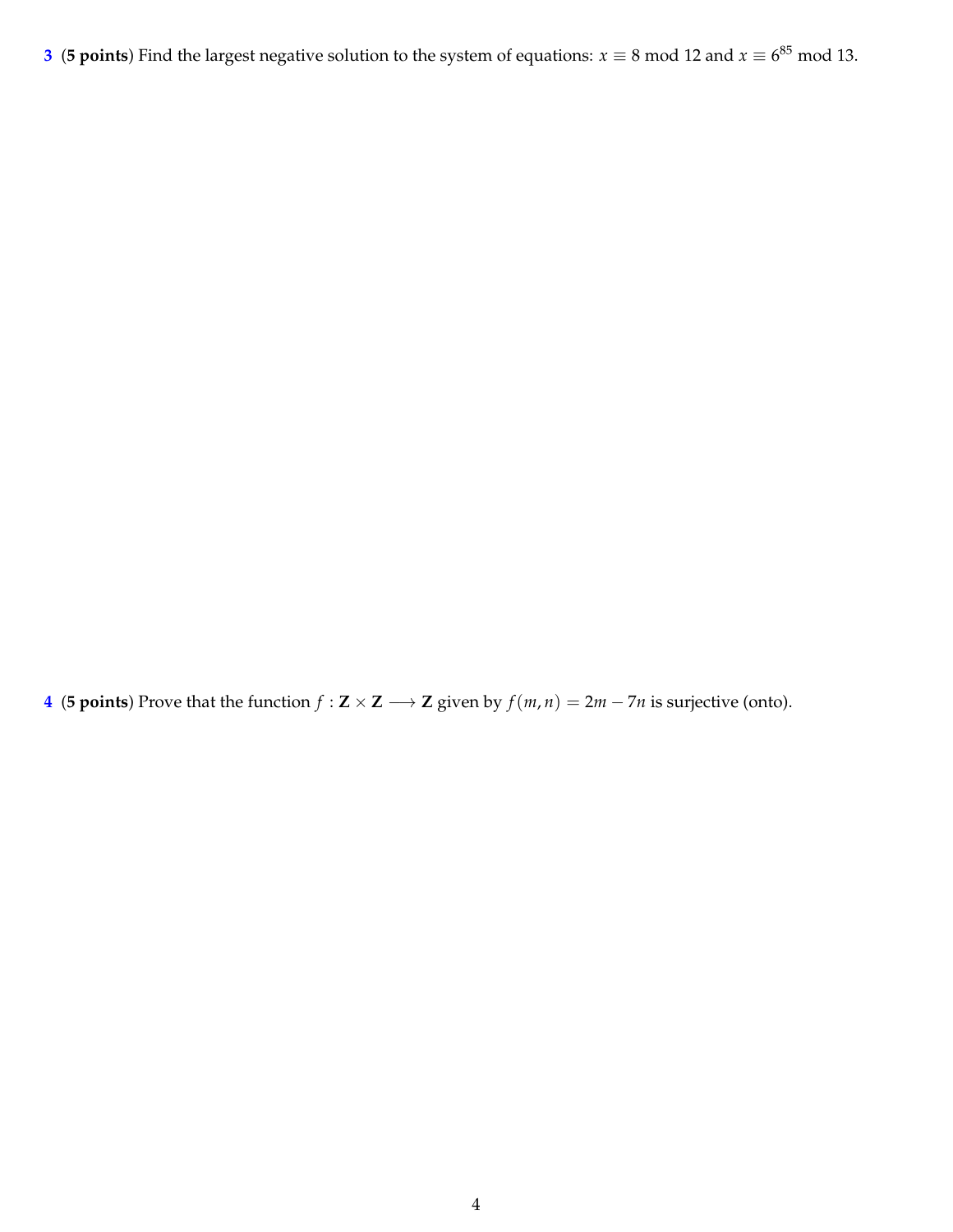**5a** (**2 points**) Define what it means for a set *S* to be countable.

**5b** (**7** points) Let *C* and *D* be countable sets. Prove that  $C \cup D$  is countable [Hint: Split it into three cases, depending on whether *C* or *D* is finite]